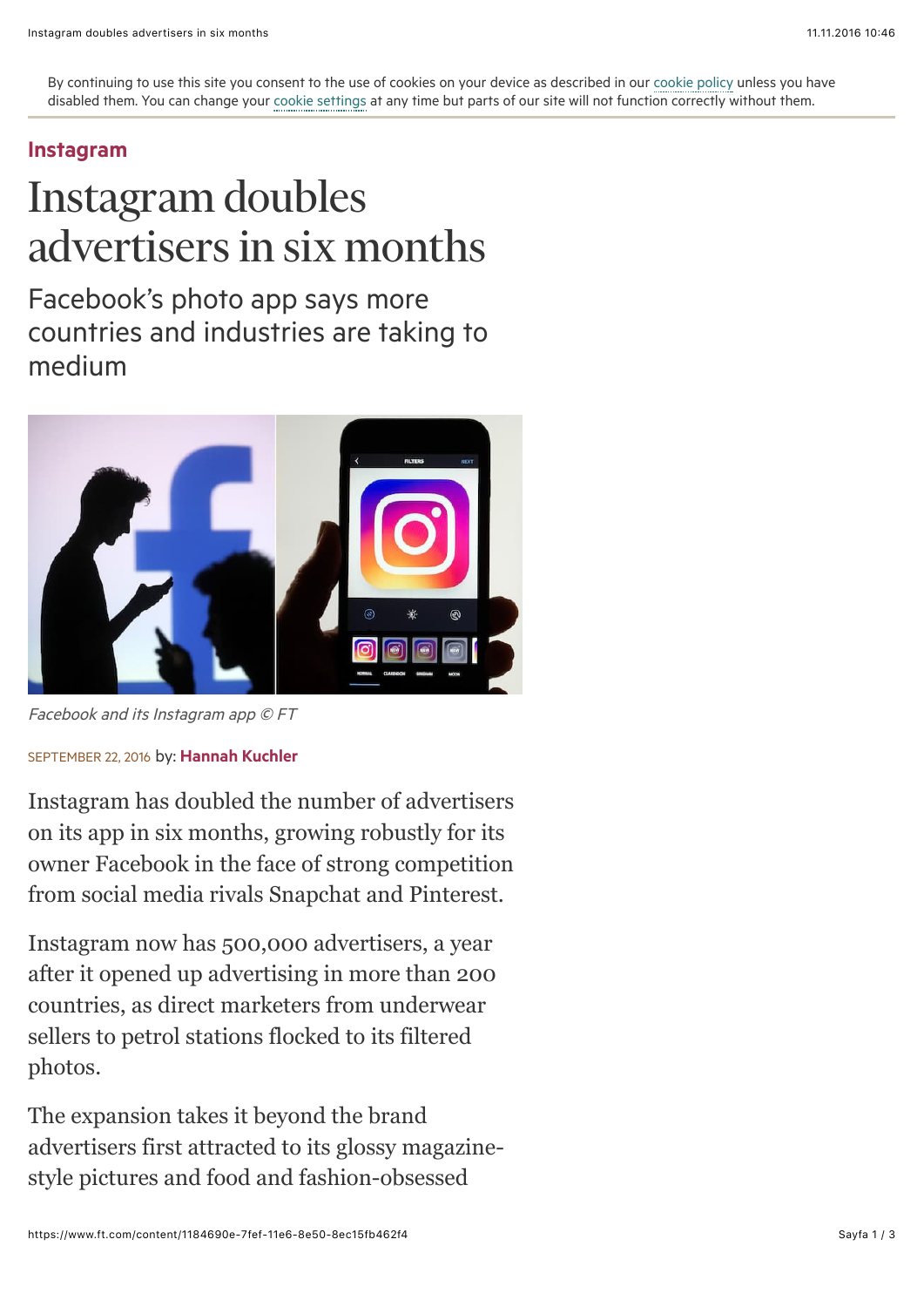audience to a wider range of companies.

Marne Levine, Instagram's chief operating officer, said marketers were also now "diverse" geographically: the top five countries in advertiser-adoption order are the US, Brazil, the UK, Australia and Canada and the top five sectors are consumer-packaged goods (CPG), ecommerce, retail, entertainment and technology.

"The vast majority are small businesses," said Ms Levine, adding that a billion actions — from clicking on links to making a purchase from a marketers' website — have happened on the app in the last year.

In the short term, some advertisers may be using some of their existing Facebook budget on Instagram, Ms Levine said. But in the longer term, she expected marketers to increase their spending on both platforms.

Instagram has 500m monthly active users, of which 300m use the app every day, accelerating its userbase growth despite increased competition from rivals, led by Snapchat, with more than 150m daily active users.

The image-first apps are all on a push to increase [the amount of video \(http://next.ft.com/content/](https://www.ft.com/content/233dd0a8-6402-11e6-8310-ecf0bddad227) 233dd0a8-6402-11e6-8310-

ecf0bddad227)consumed on their platforms and to encourage marketers to make more immersive video advertising. Video consumption rose 150 per cent on Instagram in the past six months.

Instagram recently launched Stories, a section for more casual snaps that expire after 24 hours, admitting it was inspired by Snapchat's product.